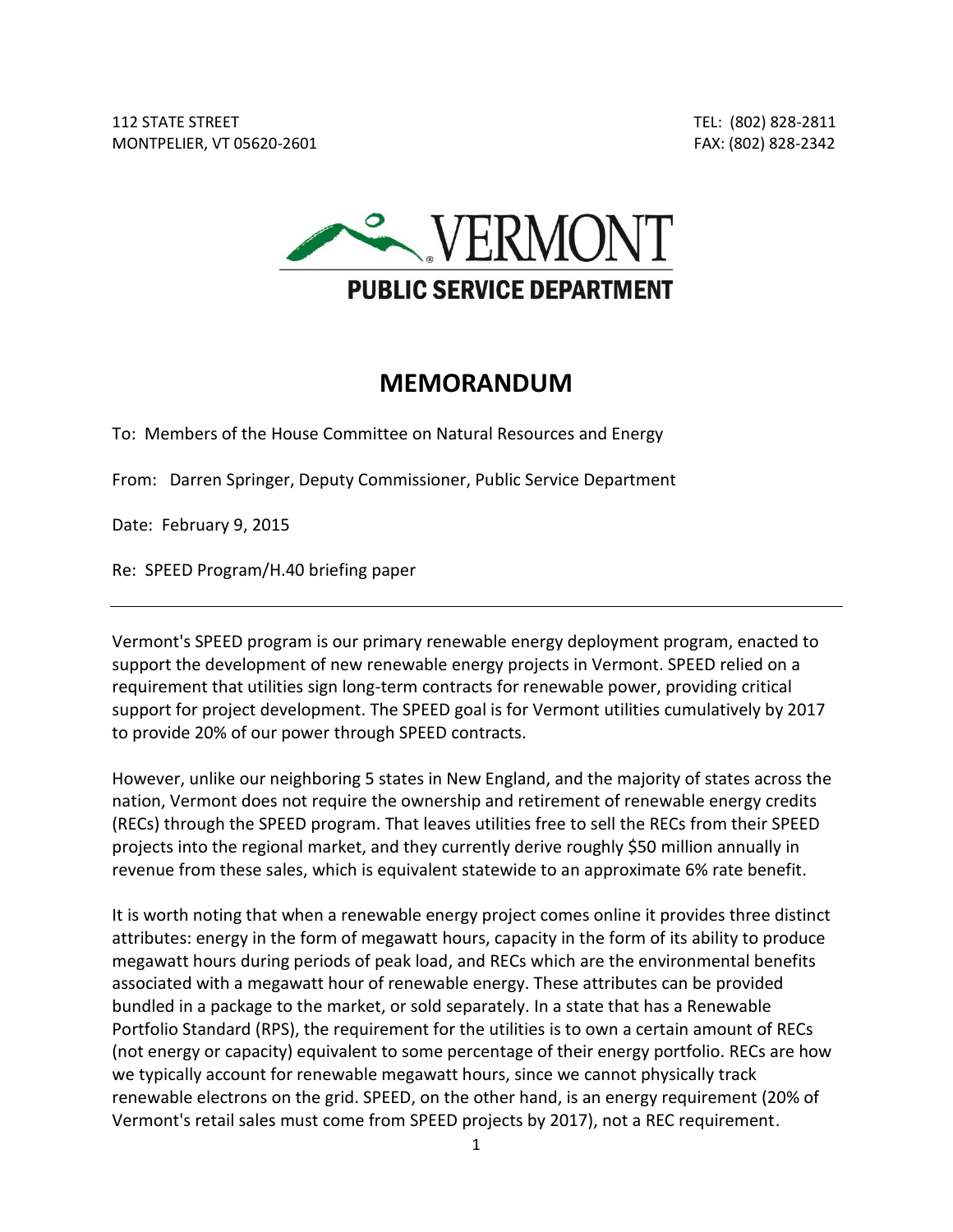The SPEED program has helped get projects built while also minimizing impacts to ratepayers by allowing the sale of RECs. However it was always intended to expire in 2017, making it timely for Vermont policymakers to discuss what comes next. The Legislature asked the Department to analyze the transition from SPEED to a new renewable program as part of the Act 99 Net Metering legislation passed in 2014. In addition some concerns have been raised in the regional market context about the compatibility of SPEED with neighboring state renewable programs.

The good news is that the H. 40 policy approach preserves the ratepayer benefits of REC sales from existing projects while phasing in new renewable energy targets that offer flexibility and help Vermont reach statutory energy and carbon goals. H. 40 has several key elements:

1. **Transition from SPEED:** H. 40 completes a transition from the SPEED program goals to a new program more in harmony with the rest of the region, and by doing so helps address regional market concerns regarding the compatibility of SPEED. Although Vermont utilities would be required to retire a certain amount of RECs, H.40 would not require all RECs from renewable resources owned or under contract to Vermont utilities be retired.;

2. **Set New Renewable Electric Targets:** It sets up a new Tier 1 overall renewable electric target, building on existing law, of 55% total renewable electricity for Vermont utilities, rising to 75% by 2032. By counting all resources, big and small, new and existing, and setting the price cap (alternative compliance payment) at 1 cent per kilowatt hour, this Tier keeps costs low;

3. **Establish New In-State Distributed Generation Tier:** It sets up a Tier 2 to support new, instate, distributed generation renewable projects 5 megawatts or less. This Tier supports projects that qualify as customer-sited net metering, as well as Standard Offer projects that are typically the somewhat larger solar projects. Tier 2 provides support for Vermont's growing clean energy industry, which according to a 2014 Clean Energy Development Fund report already provides 15,000 jobs. Tier 2 also helps reduce our need for costly transmission build-out by siting more generation near customer load. VELCO, our statewide transmission utility, has already found that distributed generation and energy efficiency have avoided \$400 million in new transmission project costs just in the last few years, saving money for ratepayers; and

4. **Create Program for Innovative Utility-led Projects that Save Customers Money:** It sets up a new and truly innovative Tier 3 to support energy transformation projects. Building off existing utility efforts including Green Mountain Power's heat pump lease program, Washington Electric's solar hot water discount, Burlington Electric and Stowe Electric's electric vehicle charging station investments, and many other examples, Tier 3 asks utilities to help save their customers money by reducing fossil fuel consumption. Utilities have different tools to bring to the table, including leasing programs, on-bill repayment options for financing, marketing partnerships, and direct investment. This Tier, done correctly, will help deploy new efficient cold-climate heat pumps and electric vehicles that provide more sales for utilities while advancing state energy and climate policy and supporting clean energy jobs. Coupled with demand management strategies these projects can avoid driving up peak demand. If we sell